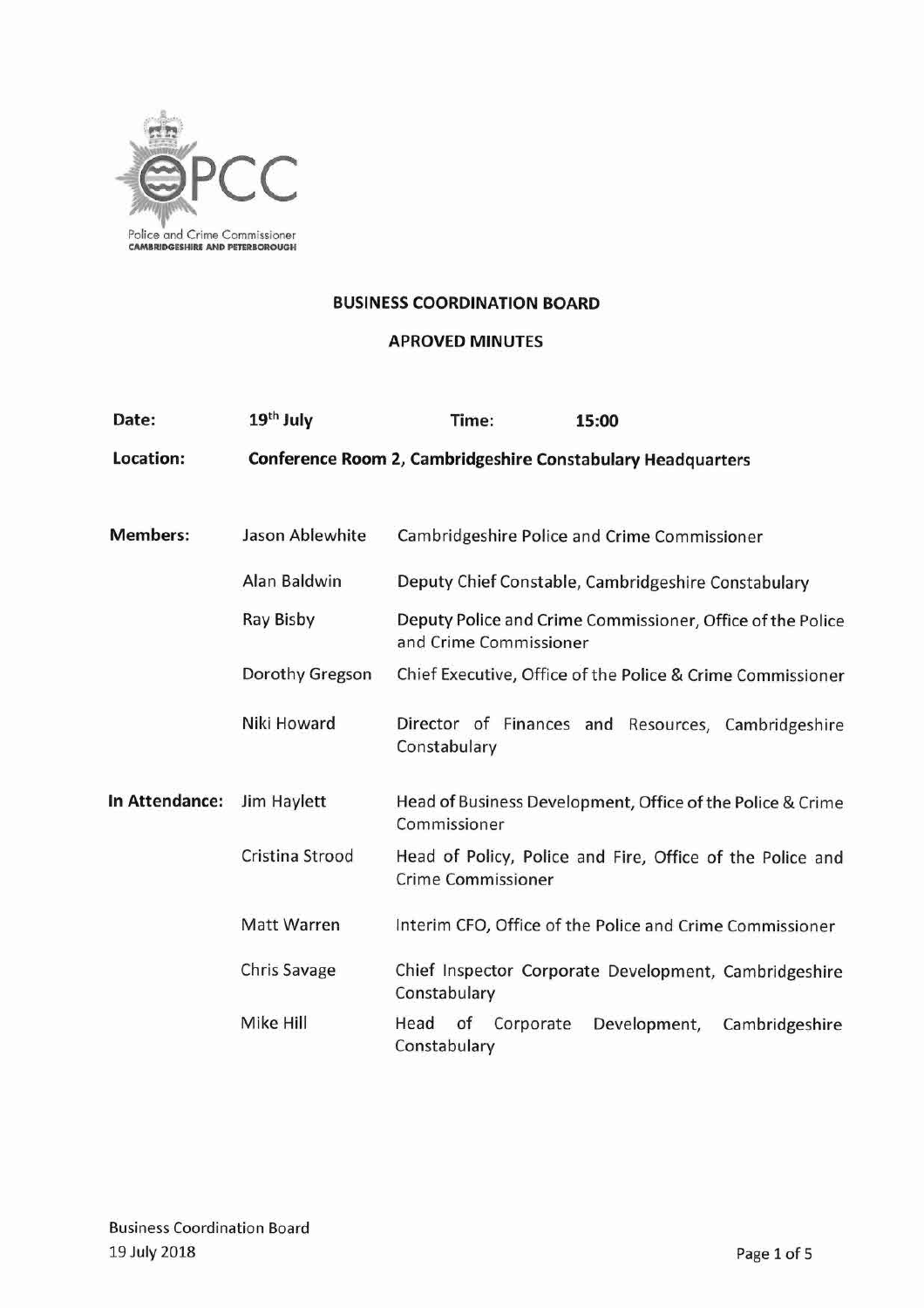### **1. Welcome and Apologies**

1.1 Apologies were received from Jason Ablewhite, Alec Wood, Niki Howard.

### 2. **Declarations of Interest**

2.1 There were no declarations of interest.

## 3. **Approval of the minutes of the Business Coordination Board meeting held on the 10 May 2018**

3.1 The Business Coordination Board (the "Board") approved the minutes from the last meeting on 10<sup>th</sup> May 2018 which were signed after the meeting.

## **4. Provisional outturn 2017/18**

- 4.1 MW introduced the report which provided an update on year-end position.
- 4.2 At year-end the draft revenue budget was overspent by £1.852m. This year-end position had been forecast and will be met by a contribution from the Budget Assistance Reserve.
- 4.3 Key variations officer pay, this position was owing to Police Officer numbers being below the budgeted establishment whilst the process of recruiting and training new Police Officers was completed.
- 4.4 PCSO pay and overtime was £667k underspent. This was the result of a shortfall in strength against establishment. Whilst reductions in PCSO numbers have been planned, the reductions have occurred quicker than anticipated.
- 4.5 Transport costs £574k overspent. This was due to a new contract with Chiltern Transport Consortium and associated transfer costs that had not been incorporated into the budget. A further report will be provided to the PCC at a later date.
- 4.6 The DPCC thanked the team for the report completed in an accelerated timescale for this year, and to the broader efforts to ensure delivery of service within increasing financial pressures.
- 4.7 The Board formally accepted the report.

#### **5. Annual report**

- 5.1 DG introduced the annual report. The format has been changed to reflect the Panel wishes with additional inclusions.
- 5.2 Reports against the main Police and Crime Plan themes, (Victims, Offenders, Communities, Transformation) within the annual report reflect that we are gaining traction on those themes.
- 5.3 There is still work to be done and that is recognised in the report. Reducing reoffending still needs partners to take ownership/responsibility for tackling issues impacting on reoffending behaviour.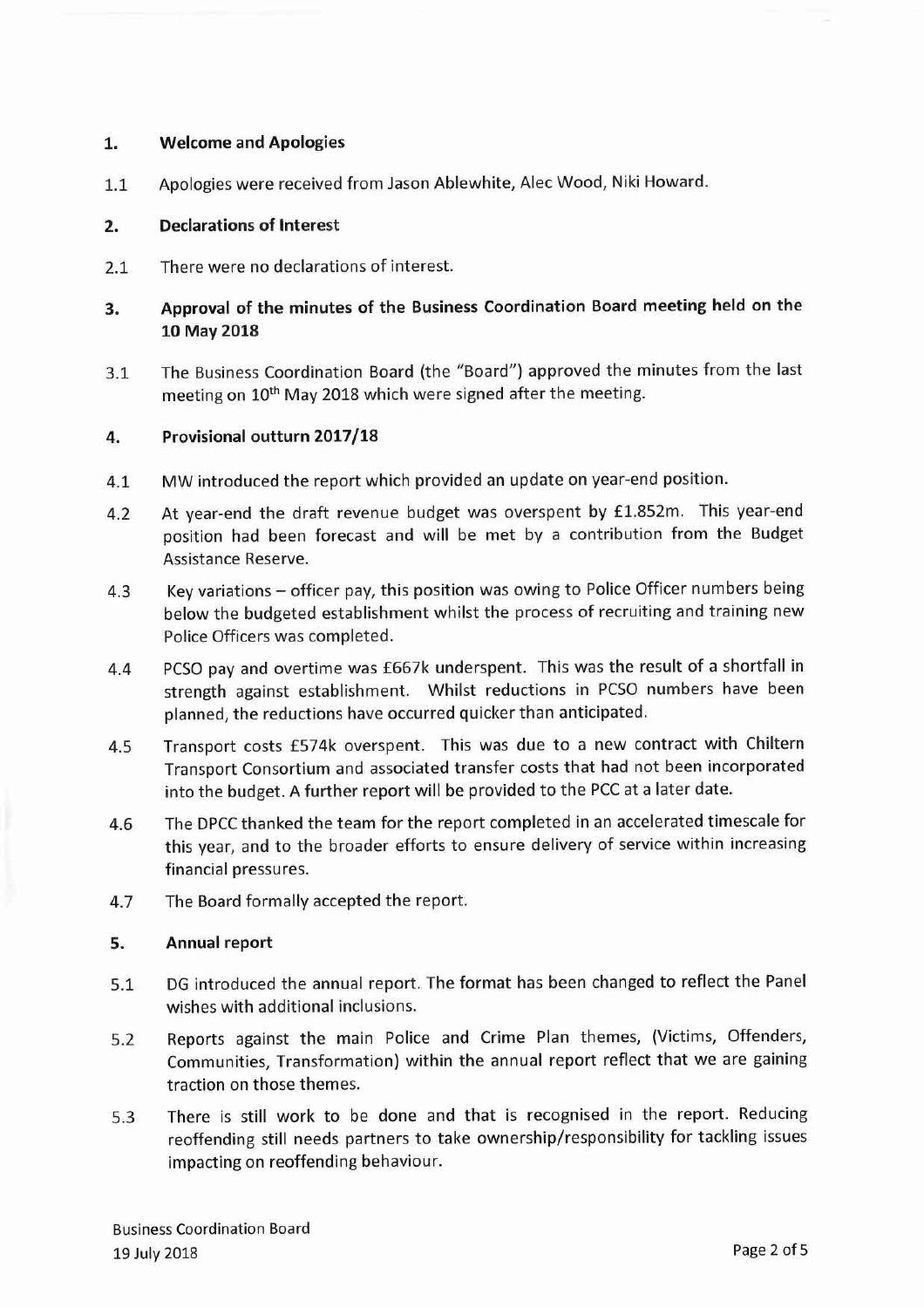- 5.4 The DPCC observed that the report reflects some good results and impressive effort/activity both on the part of the constabulary and the broader partnerships.
- 5.5 DV from the constabulary perspective welcomed the annual report, pleased to see the consistency of direction given by the 4 strands of the Plan.
- 5.6 The Board noted the report and that it will be published as part of the Panel process.

## 6. Police and Crime Plan - Victims Theme and Victims Commissioning

- 6.1 DG introduced the report. Cambridgeshire developed an integrated model of support services centred around an in-house Constabulary-led Victims' Hub. This was later merged with the Constabulary's Witness Care Team to provide an end to end service for victims and witnesses choosing a criminal justice pathway. Embedding victim support in constabulary rather than external provision is proving its worth.
- 6.2 Regarding criminal justice, delays in the system and the national drive for court efficiency is not making it easy for the focus to remain on victims and witnesses. The PCC role as advocate for victims, means extending the influence in policing to influencing the broader system, this is proving challenging.
- 6.3 DV agreed with DG's analysis and observed that the Local Criminal Justice Board needs a strong secretariat to aid the police in exercising influence of their CJ partners.

#### 7. Police and Crime Plan - Offender Theme

- 7.1 Cristina Strood introduced the comprehensive report. The report focuses on three main areas of activity:
	- Identifying and dealing with offenders The local policing review and council tax rise has enabled increased officer numbers and better use of resources to tackle crime and bring offenders to justice. There is an ongoing programme to improve the quality of investigations.
	- Tackling the causes of criminality The Constabulary has been an early adopter of the new national Out of Court Disposal approach and the offender hub project which is designed to tackle the roots causes of early offending behaviour. This new approach to conditional cautions, with conditions designed to tackle the causes of an individual's criminality at an early stage, has now been mainstreamed. The Commissioner also commissioned a needs assessment on offending prevention and management. This highlighted the scale of complex needs, especially in relation to housing, employment and skills, drug and alcohol misuse, and mental health. Housing has been an early priority issue, focussed on the need to improve pathways. Homeless offenders entering prison have a much higher reconviction rate in a year (79% vs. 47%).
	- Partnership working to protect communities and manage the most serious offenders. The Countywide Community Safety Strategic Board is working with partners to address countywide issues. Community Safety Partnerships set priorities to tackle local issues of crime and disorder.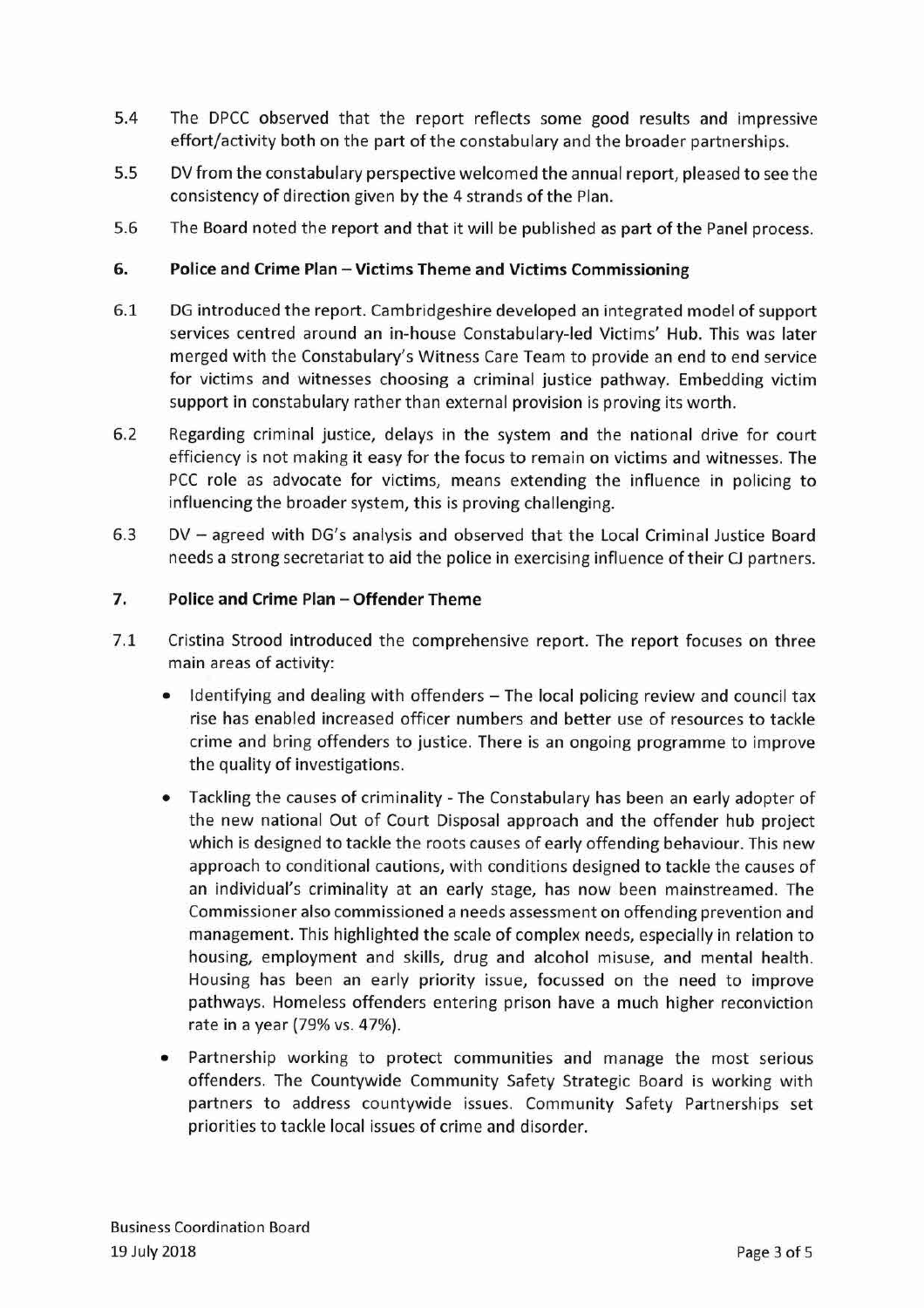- 7.2 RB- Noted that the Constabulary's focus remains on protecting the most vulnerable victims and targeting the most dangerous offenders. The Constabulary's new operating model is intended to enable optimum use of resources. This reinforces the need to work in partnership across the criminal justice system and beyond to tackle crime and address the causes of criminality and reoffending. He commended the constabulary and its partners on their joint efforts.
- 7.3 The Board noted the report.

#### 8. Local Policing Review to include Demand Hub and Athena Update

- 8.1 DV introduced the report. It is important not to conflate the two issues. To give some context, demand in terms of calls, crimes, and incidents is lower than this time last year - in numbers, but what must also be considered is that the time taken to deal with these issues is increasing. A step change increase happened previously and this is the "new normal" demand now.
- 8.2 LPR- increased the number of frontline officers to respond to incidents and deal with crime, in the time between LPRimplementation and the Athena go live date, response times improved. There have been some teething problems, largely due to asking officers to deal with some tasks that were previously done by small dedicated units. They have been trained to do this, but building their expertise takes time, we are putting specific effort into upskilling frontline staff. This was anticipated and one of the drivers behind Op Sherlock.
- 8.3 Athena 23 May Athena system went live. Whilst there have been problems with stability, everyone recognises that as a system it does bring benefits. Implementation has gone as well as hoped by learning lessons from the earlier adopters. We have lost some ofthe Management Information we previously accessed since go live and this is being rectified. Ensuring stability in the system is remained a priority.
- 8.4 It was noted that the PCChad received some feedback from the frontline regarding the move to Athena, DV invited the PCC to attend the next Athena Gold Group to observe the efforts being undertaken at a strategic level to enable smooth implementation of the system.
- 8.5 The Board noted the report.

#### 9. Fire Update

- 9.1 Cristina Strood introduced the report. The legal action against the Home secretary's decision was noted aswas the intention to continue the Chief Finance Officer role with Fire and Rescue.
- 9.4 The Board noted the report.

#### 10. Integrity Controls Assurance

- 10.1 DG introduced the report.
- 10.2 The report details the non-financial integrity arrangements that the PCC and the Constabulary have in place and their effectiveness. The importance of these was discusses and the DPCC thanks those who provided important and independent scrutiny within the system.